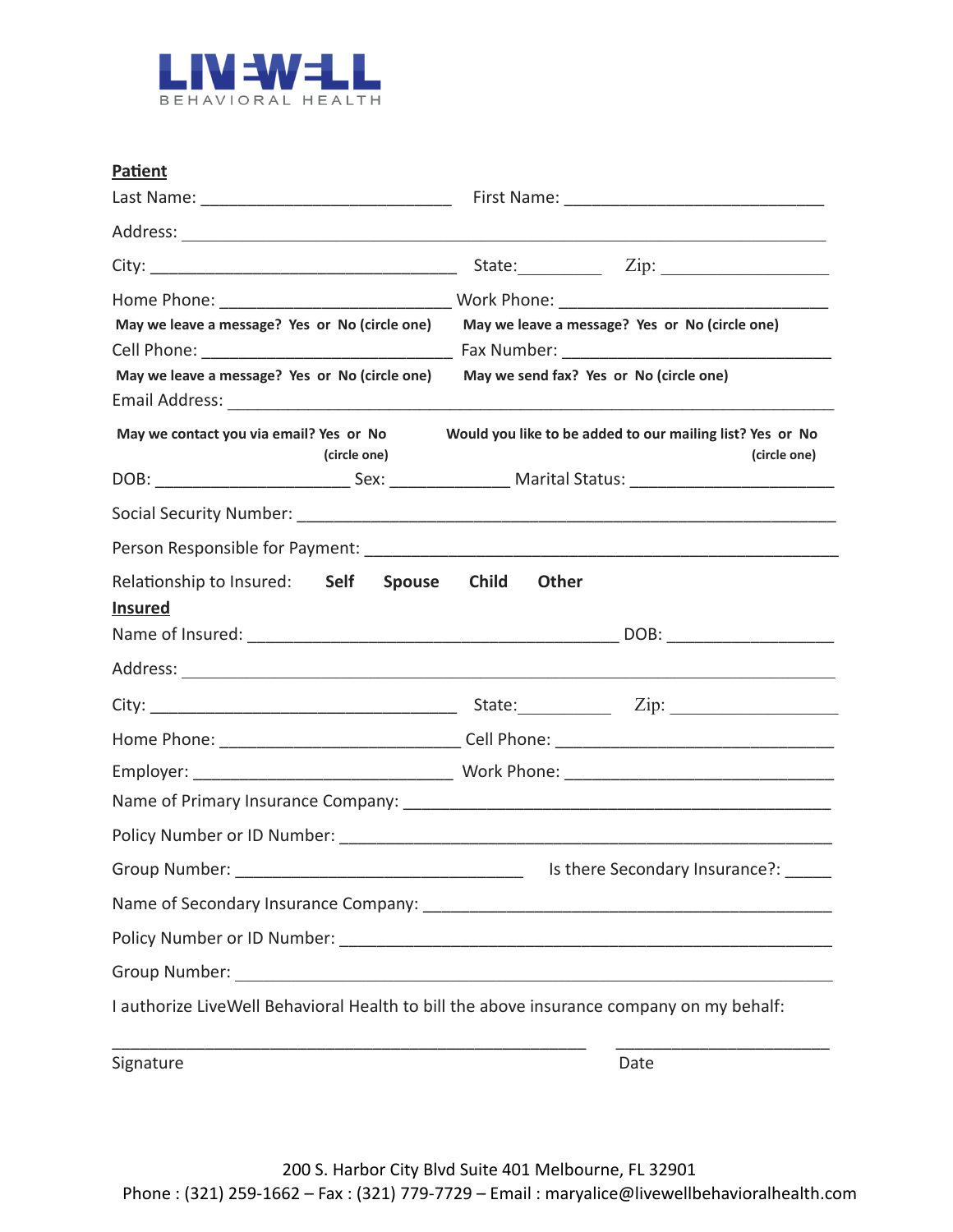

## **CONSENT FOR TRANSMISSION OF PROTECTED HEALTH INFORMATION BY NON-SECURE MEANS**

**I, LEGGE AUTHORIZE LiveWell Behavioral Health** 

(Name of Client)

#### **TO TRANSMIT THE FOLLOWING PROTECTED HEALTH INFORMATION RELATED TO MY HEALTH RECORDS AND HEALTH CARE TREATMENT:**

- o Information related to the scheduling of meetings or other appointments
- o Information related to billing and payment
- o Completed forms, including forms that may contain sensitive, confidential information

o Information of a therapeutic or clinical nature, including discussion of personal material relevant to my treatment

- o My health record, in part or in whole, or summaries of material from my health record
- o Cther information. Describe:  $\Box$

#### **BY THE FOLLOWING NON-SECURE MEDIA:**

- o Unsecure email.
- o SMS text message (i.e. traditional text messaging) or other type of "text message."
- o Other media. Describe:

## **CONDITIONS REGARDING EMAIL AND TEXTING**

·E-mail or texts should not be used for emergencies or issues that must be handled quickly. ·If you do not receive a response to an email or text, you are responsible for calling your provider to follow up.

·If additional follow-up is needed, you must call and/or schedule an office visit. You are in control of emails and texts sent to you by LBH. LBH is not responsible if you let others access your information.

#### **TERMINATION**

o This authorization will terminate **the days after the date listed below. OR** 

o This authorization will terminate when the following event occurs:  $\overline{\phantom{a}}$  CR

o This authorization will terminate when/if I provide a termination of this authorization in writing.

**I have been informed of the risks, including but not limited to my confidentiality in treatment, of transmitting my protected health information by unsecured means. I understand that I am not required to sign this agreement in order to receive treatment. I also understand that I may terminate this authorization at any time.** 

 $\frac{1}{2}$  ,  $\frac{1}{2}$  ,  $\frac{1}{2}$  ,  $\frac{1}{2}$  ,  $\frac{1}{2}$  ,  $\frac{1}{2}$  ,  $\frac{1}{2}$  ,  $\frac{1}{2}$  ,  $\frac{1}{2}$  ,  $\frac{1}{2}$  ,  $\frac{1}{2}$  ,  $\frac{1}{2}$  ,  $\frac{1}{2}$  ,  $\frac{1}{2}$  ,  $\frac{1}{2}$  ,  $\frac{1}{2}$  ,  $\frac{1}{2}$  ,  $\frac{1}{2}$  ,  $\frac{1$ 

**Client Signature Date**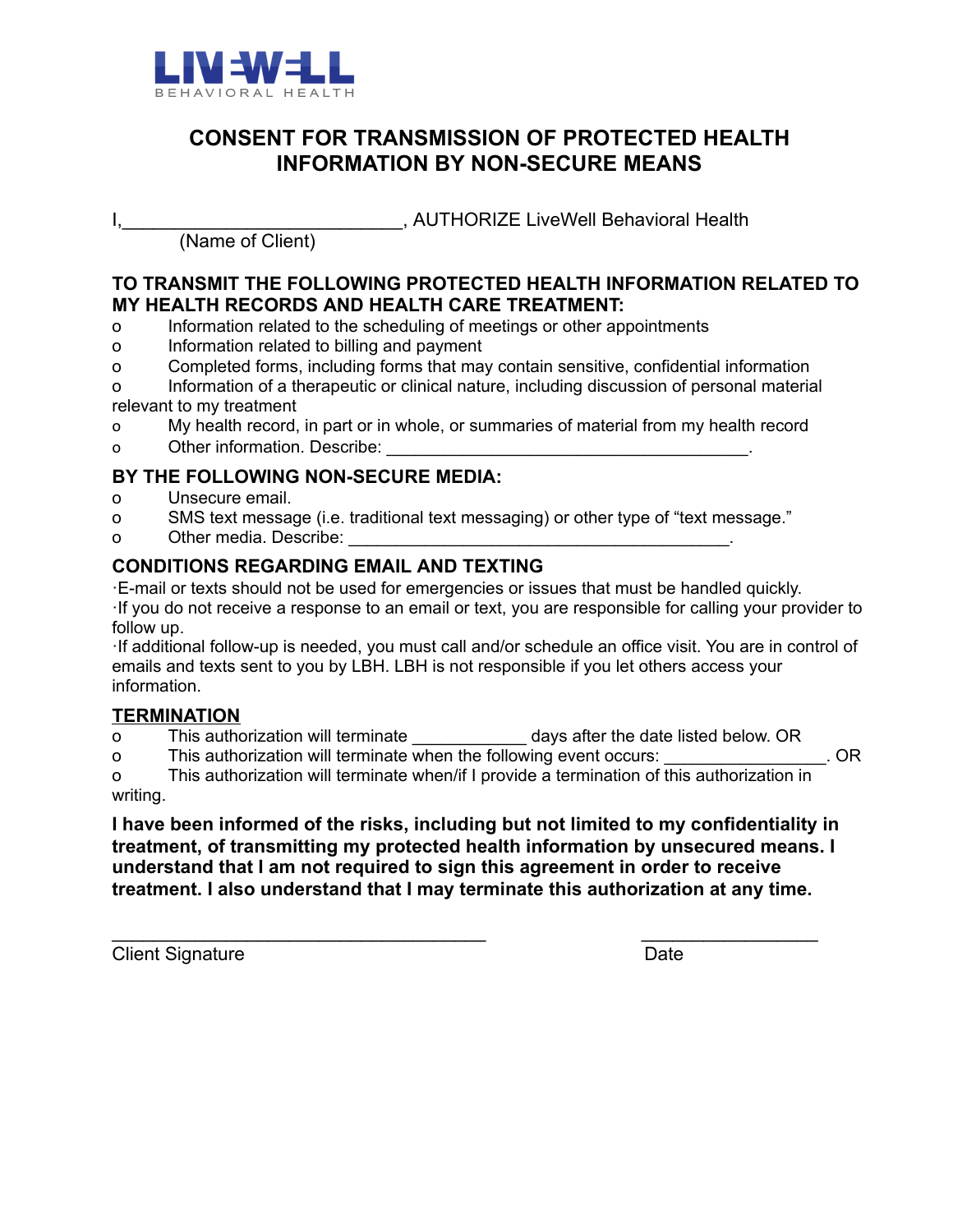

# *PRIMARY CARE PHYSICIAN (PCP) AUTHORIZATION FORM*

**FOR THE USE AND DISCLOSURE OF PROTECTED HEALTH INFORMATION** 

Paent Name (Print): \_\_\_\_\_\_\_\_\_\_\_\_\_\_\_\_\_\_\_\_\_\_\_\_\_\_\_\_\_\_\_\_\_\_\_\_\_\_\_\_\_\_\_\_\_\_\_\_\_\_\_\_ **By signing this form , I understand that I hereby request and authorize LiveWell Behavioral Health**  to release and receive verbally or in writing my protected health information, as needed for **treatment, to the following primary care physician:** 

| PCP Name:<br><u> 1980 - Jan Barbara, martxa a shekara 1980 - Ang Barbara na Barbara na Barbara na Barbara na Barbara na Barbara</u> |      |             |  |
|-------------------------------------------------------------------------------------------------------------------------------------|------|-------------|--|
| Address:                                                                                                                            |      |             |  |
| City:                                                                                                                               |      | State: Zip: |  |
| Phone:                                                                                                                              | Fax: |             |  |

**I** understand I may revoke this authorization at any time by providing written notice to LiveWell Behavioral Health. I also understand that such a revocation will have no effect on any information already used or disclosed by LiveWell Behavioral Health prior to receipt of such notice. Unless **earlier revoked, I would like this authorization to expire as specified:** 

\_\_\_\_\_\_\_\_\_\_\_\_\_\_\_\_\_\_\_\_\_\_\_\_\_\_\_\_\_\_\_\_\_\_\_\_\_\_\_\_\_\_\_\_\_\_\_\_\_\_\_\_\_\_\_\_\_\_\_\_\_\_\_\_\_\_\_\_\_\_\_\_\_\_\_\_\_\_

I understand this authorization is voluntary and I may refuse to sign this form. I understand that I **am not required to sign this form to receive treatment from LiveWell Behavioral Health. I**  understand that by signing this form I am confirming my authorization for use and/or disclosure of the protected health information described above with the primary care physician listed.

\_\_\_\_\_\_\_\_\_\_\_\_\_\_\_\_\_\_\_\_\_\_\_\_\_\_\_\_\_\_\_\_\_\_\_\_\_\_\_\_\_\_\_\_\_\_\_\_ \_\_\_\_\_\_\_\_\_\_\_\_\_\_\_\_\_\_

\_\_\_\_\_\_\_\_\_\_\_\_\_\_\_\_\_\_\_\_\_\_\_\_\_\_\_\_\_\_\_\_\_\_\_\_\_\_\_\_\_\_\_\_\_\_\_\_ \_\_\_\_\_\_\_\_\_\_\_\_\_\_\_\_\_\_

**Signature of Patient or Representative**  Date **Date Date Date** 

**Printed Name of Patient or Representative**  The **Printiple Contract Party Contract Party**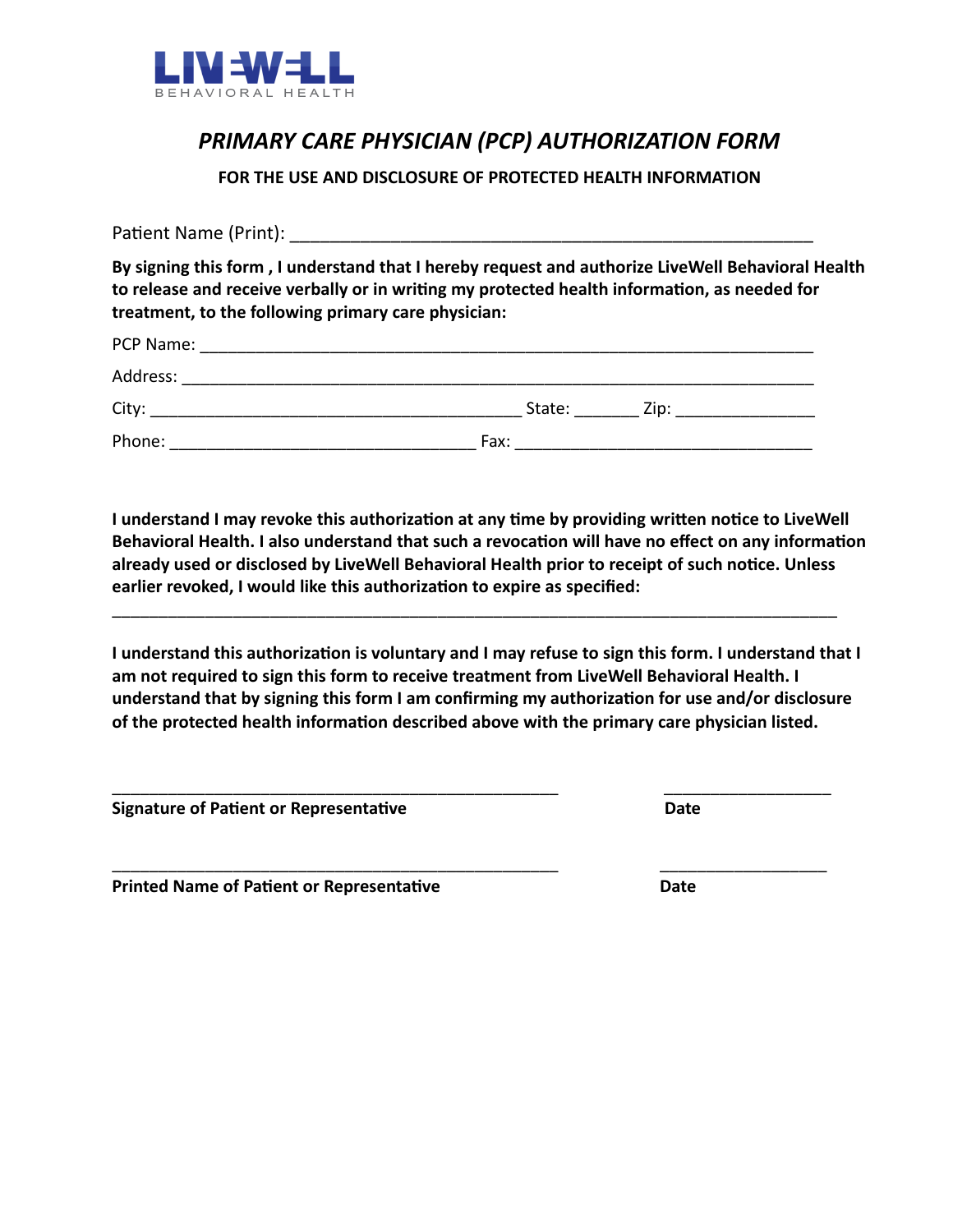

| <b>Adverse Childhood Experience (ACE) Questionnaire</b>                                             |                         |
|-----------------------------------------------------------------------------------------------------|-------------------------|
| While you were growing up, during your first 18 years of life:                                      |                         |
| 1. Did a parent or other adult in the household often                                               |                         |
| Swear at you, insult you, put you down, or humiliate you?                                           |                         |
| or                                                                                                  |                         |
| Act in a way that made you afraid that you might be physically hurt?                                |                         |
| No<br>Yes                                                                                           | If yes enter $1$ ______ |
| 2. Did a parent or other adult in the household often                                               |                         |
| Push, grab, slap, or throw something at you?                                                        |                         |
| or                                                                                                  |                         |
| Ever hit you so hard that you had marks or were injured?                                            |                         |
| Yes<br>No                                                                                           | If yes enter 1          |
| 3. Did an adult or person at least 5 years older than you ever                                      |                         |
| Touch or fondle you or have you touch their body in a sexual way?<br>or                             |                         |
| Try to or actually have oral, anal, or vaginal sex with you?                                        |                         |
| Yes<br>No                                                                                           | If yes enter 1          |
| 4. Did you often feel that                                                                          |                         |
| No one in your family loved you or thought you were important or special?                           |                         |
| or                                                                                                  |                         |
| Your family didn't look out for each other, feel close to each other, or support each other?        |                         |
| Yes<br>No                                                                                           |                         |
| 5. Did you often feel that                                                                          |                         |
| You didn't have enough to eat, had to wear dirty clothes, and had no one to protect you?            |                         |
| or                                                                                                  |                         |
| Your parents were too drunk or high to take care of you or take you to the doctor if you needed it? |                         |
| Yes<br>No                                                                                           | If yes enter 1          |
| 6. Were your parents ever separated or divorced?                                                    |                         |
| Yes<br>No                                                                                           | If yes enter 1          |
| 7. Was your mother or stepmother:                                                                   |                         |
| Often pushed, grabbed, slapped, or had something thrown at her?                                     |                         |
| or<br>Sometimes or often kicked, bitten, hit with a fist, or hit with something hard?               |                         |
| or                                                                                                  |                         |
| Ever repeatedly hit over at least a few minutes or threatened with a gun or knife?                  |                         |
| Yes<br>No                                                                                           | If yes enter 1          |
| 8. Did you live with anyone who was a problem drinker or alcoholic or who used street drugs?        |                         |
| Yes<br>No                                                                                           | If yes enter 1          |
| 9. Was a household member depressed or mentally ill or did a household member attempt suicide?      |                         |
| Yes<br>No                                                                                           | If yes enter $1$ ______ |
| 10. Did a household member go to prison?                                                            |                         |
| No<br>Yes                                                                                           | If yes enter 1          |
| Now add up your "Yes" answers: ________ This is your ACE Score                                      |                         |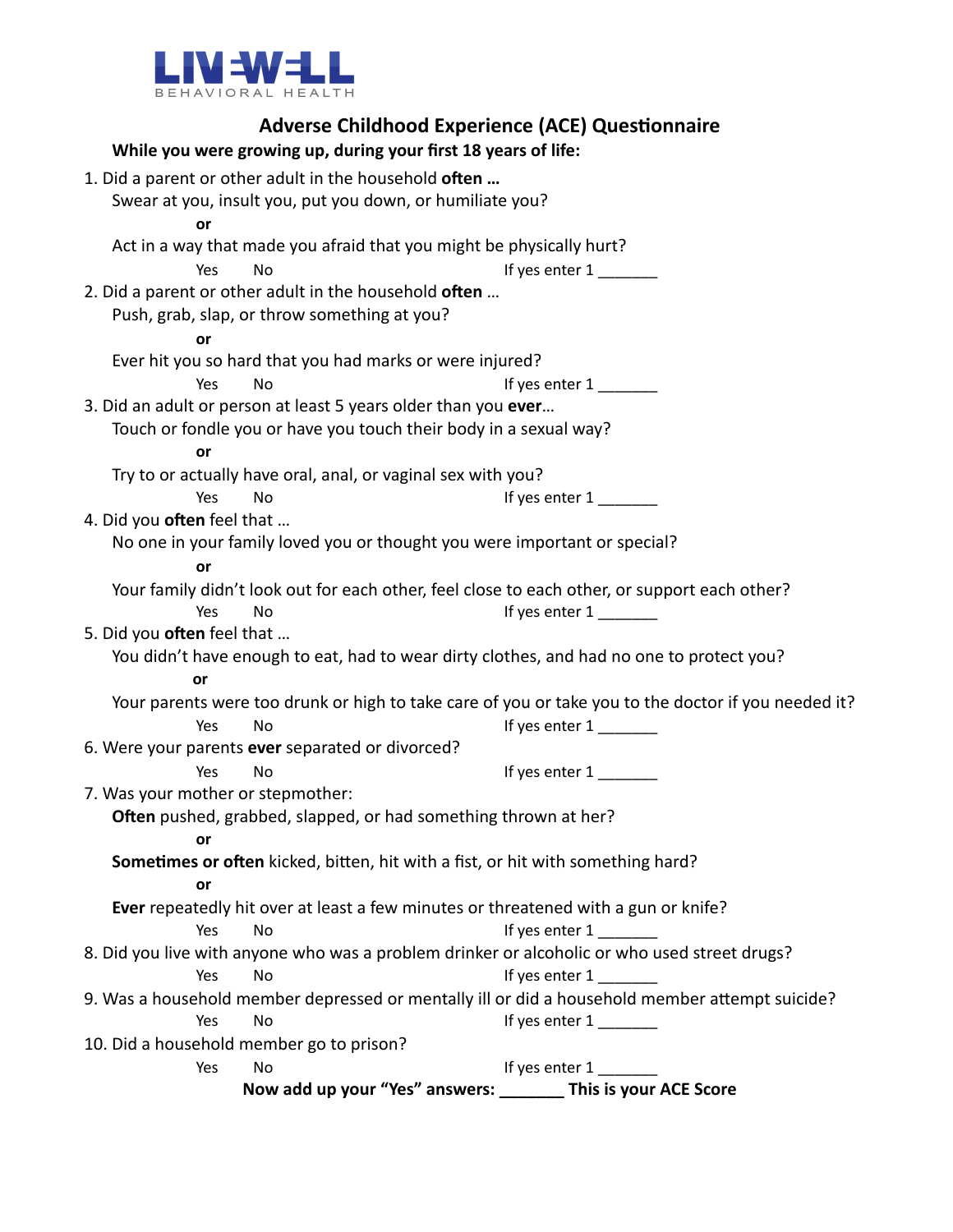

## **To be completed by parent or guardian requesng services for a minor youth**

\*Note: Information requested on this questionnaire will be helpful in understanding your youth. Feel free to add as much information as you think is helpful in understanding the background and nature of the problem. We maintain the highest standards of professional confidentiality. Information about any particular individual can be released only with the written consent of that person, or in the case of a minor, his or her parent or guardian.

| Describe the problem. If possible, list questions for which answers are sought ____________________ |  |
|-----------------------------------------------------------------------------------------------------|--|
| Have there been any previous psychological, psychiatric or neurological evaluations? If so,         |  |
|                                                                                                     |  |

**MEDICAL HISTORY:** List all major illnesses, operations and injuries, past or present. Indicate age when occurred and describe how severe. Please pay special attention to head injuries and any time when your child was unconscious, or had convulsions, or was delirious, or had a very high fever.

\_\_\_\_\_\_\_\_\_\_\_\_\_\_\_\_\_\_\_\_\_\_\_\_\_\_\_\_\_\_\_\_\_\_\_\_\_\_\_\_\_\_\_\_\_\_\_\_\_\_\_\_\_\_\_\_\_\_\_\_\_\_\_\_\_\_\_\_\_\_\_\_\_\_\_\_\_\_\_\_\_

\_\_\_\_\_\_\_\_\_\_\_\_\_\_\_\_\_\_\_\_\_\_\_\_\_\_\_\_\_\_\_\_\_\_\_\_\_\_\_\_\_\_\_\_\_\_\_\_\_\_\_\_\_\_\_\_\_\_\_\_\_\_\_\_\_\_\_\_\_\_\_\_\_\_\_\_\_\_\_\_\_

\_\_\_\_\_\_\_\_\_\_\_\_\_\_\_\_\_\_\_\_\_\_\_\_\_\_\_\_\_\_\_\_\_\_\_\_\_\_\_\_\_\_\_\_\_\_\_\_\_\_\_\_\_\_\_\_\_\_\_\_\_\_\_\_\_\_\_\_\_\_\_\_\_\_\_\_\_\_\_\_\_

\_\_\_\_\_\_\_\_\_\_\_\_\_\_\_\_\_\_\_\_\_\_\_\_\_\_\_\_\_\_\_\_\_\_\_\_\_\_\_\_\_\_\_\_\_\_\_\_\_\_\_\_\_\_\_\_\_\_\_\_\_\_\_\_\_\_\_\_\_\_\_\_\_\_\_\_\_\_\_\_\_

\_\_\_\_\_\_\_\_\_\_\_\_\_\_\_\_\_\_\_\_\_\_\_\_\_\_\_\_\_\_\_\_\_\_\_\_\_\_\_\_\_\_\_\_\_\_\_\_\_\_\_\_\_\_\_\_\_\_\_\_\_\_\_\_\_\_\_\_\_\_\_\_\_\_\_\_\_\_\_\_\_

\_\_\_\_\_\_\_\_\_\_\_\_\_\_\_\_\_\_\_\_\_\_\_\_\_\_\_\_\_\_\_\_\_\_\_\_\_\_\_\_\_\_\_\_\_\_\_\_\_\_\_\_\_\_\_\_\_\_\_\_\_\_\_\_\_\_\_\_\_\_\_\_\_\_\_\_\_\_\_\_\_

Indicate any continuing medication treatment.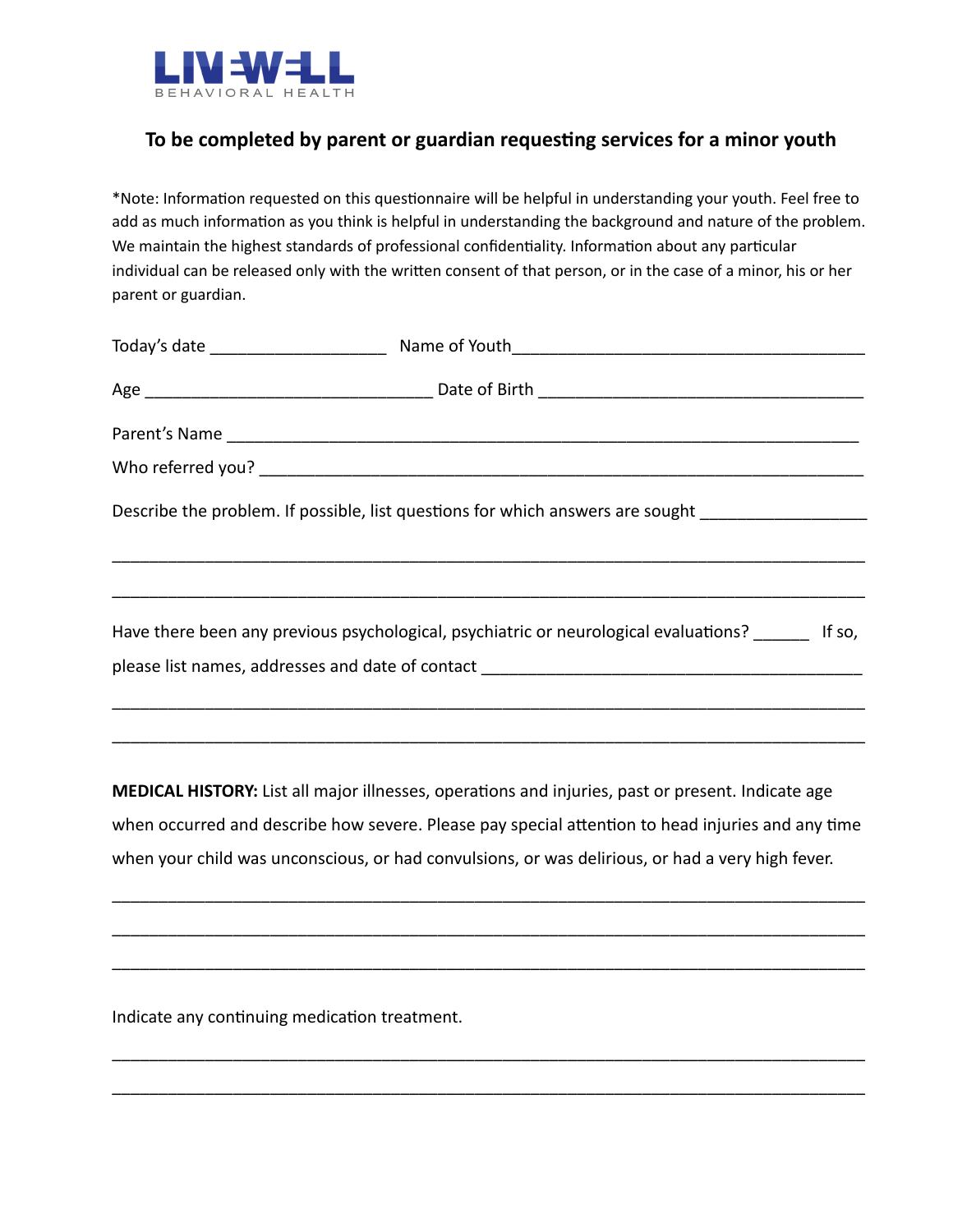

| Describe any problems with awkwardness or clumsiness ____________________________                        |
|----------------------------------------------------------------------------------------------------------|
|                                                                                                          |
|                                                                                                          |
|                                                                                                          |
| DEVELOPMENTAL HISTORY: While some of this information might seem "out of date," it may be helpful in     |
| evaluating your child comprehensively.                                                                   |
|                                                                                                          |
| Were there any complications during or immediately following the delivery? _________________________     |
|                                                                                                          |
|                                                                                                          |
| Please describe any difficulty with or concern about developmental milestones, such as walking, talking, |
|                                                                                                          |
| <b>CURRENT FUNCTIONING AND HABITS:</b>                                                                   |
|                                                                                                          |
| Describe nervous habits such as thumb sucking, nail biting, etc. __________________________________      |
| Describe any other unusual habits or behavior __________________________________                         |

\_\_\_\_\_\_\_\_\_\_\_\_\_\_\_\_\_\_\_\_\_\_\_\_\_\_\_\_\_\_\_\_\_\_\_\_\_\_\_\_\_\_\_\_\_\_\_\_\_\_\_\_\_\_\_\_\_\_\_\_\_\_\_\_\_\_\_\_\_\_\_\_\_\_\_\_\_\_\_\_\_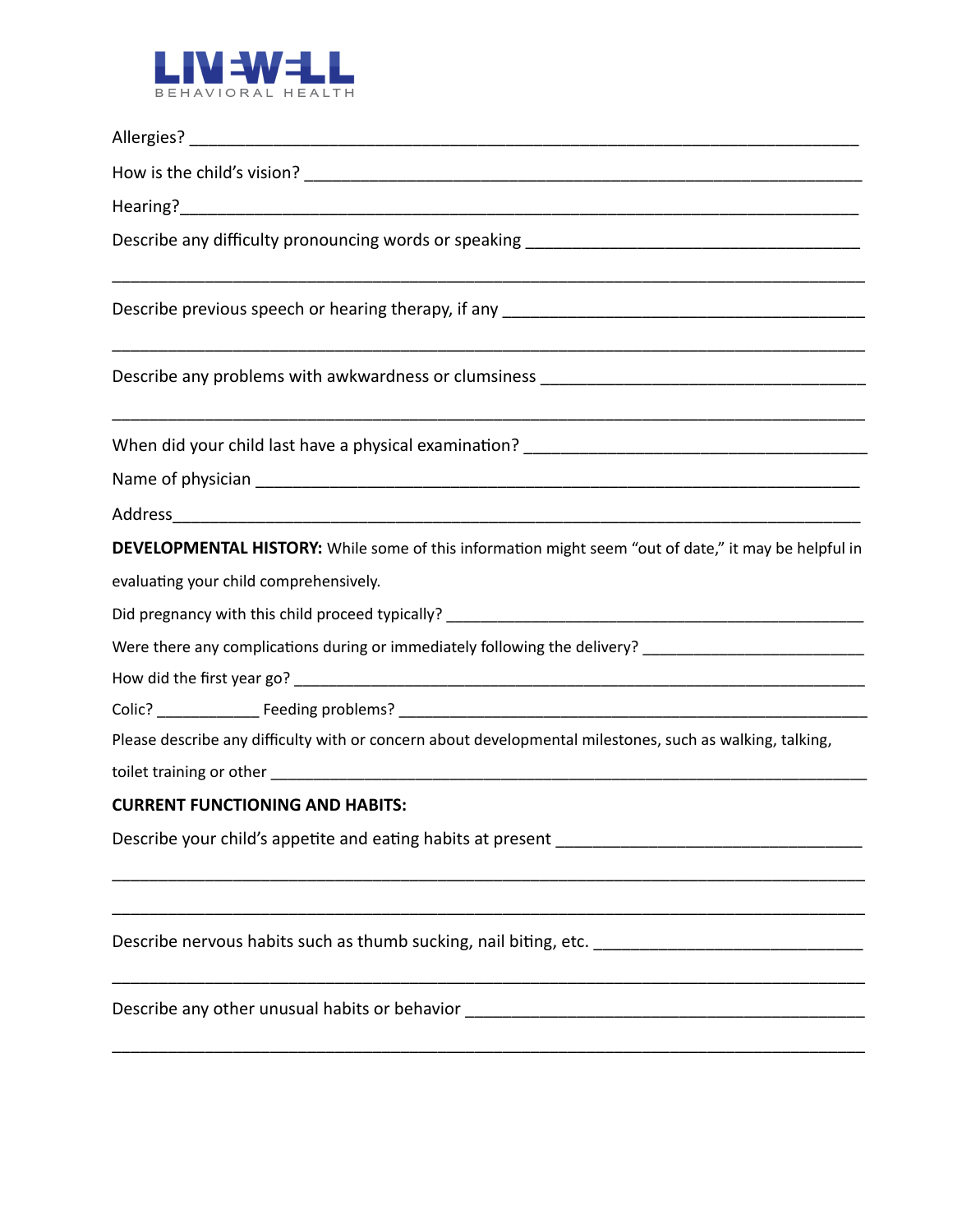

Describe the child's sleeping pattern. Are there nightmares or night terrors now or in the past?

Describe child's level of activity and vigor but all the state of the state of the state of the state of the state of the state of the state of the state of the state of the state of the state of the state of the state of

Describe your method of discipline and how your child reacts to such discipline. Is there any stubbornness? The contract of the contract of the contract of the contract of the contract of the contract of the contract of the contract of the contract of the contract of the contract of the contract of the contract of

How does your child get along with other children in the family?

How does your child get along with others his/her age? Is he/she a leader, or a follower? How does your child associate with others who are older? Younger?

Describe any moody periods and a series of the series of the series of the series of the series of the series

Describe any problems in sitting still or paying attention

Describe what your child likes to do for fun, special interests, hobbies, etc. \_\_\_\_\_\_\_\_\_\_\_\_\_\_\_\_\_\_\_\_

Describe any concerns about sexual activity or identity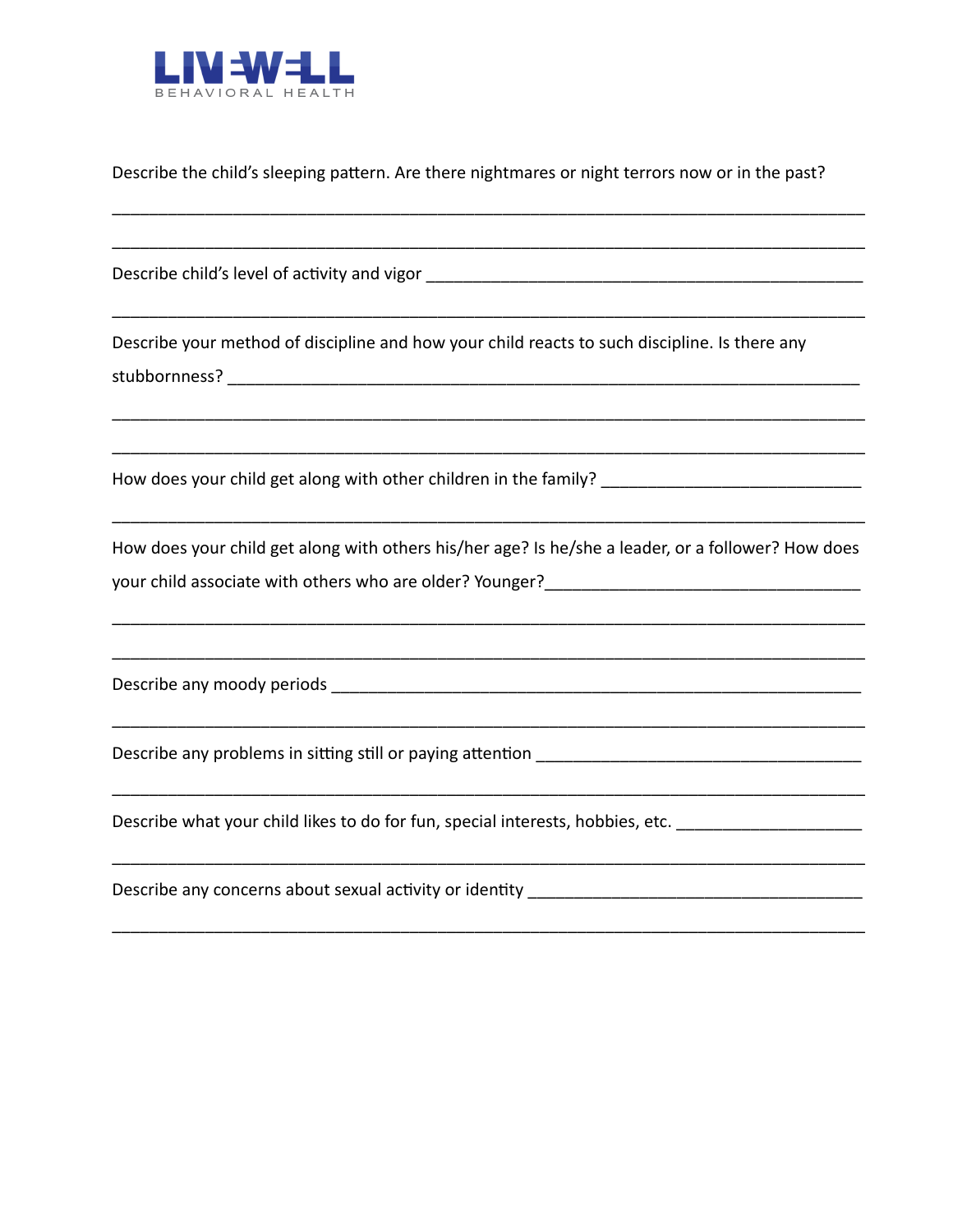

#### **EDUCATIONAL HISTORY**

| Name of School _                                                                                               | Grade $\_$ |
|----------------------------------------------------------------------------------------------------------------|------------|
|                                                                                                                |            |
|                                                                                                                |            |
| Has your child repeated a grade? ___________________________________If so, when? _____________________________ |            |
|                                                                                                                |            |
|                                                                                                                |            |
|                                                                                                                |            |
| Have there been any discipline problems or other behavior problems at school? ________________                 |            |
|                                                                                                                |            |
| RELIGIOUS BACKGROUND: Describe child's experience (denomination, whether member of a                           |            |
| church, attendance at Sunday School and worship services, religious training at home, prayer life,             |            |
|                                                                                                                |            |
|                                                                                                                |            |
|                                                                                                                |            |
|                                                                                                                |            |
|                                                                                                                |            |
|                                                                                                                |            |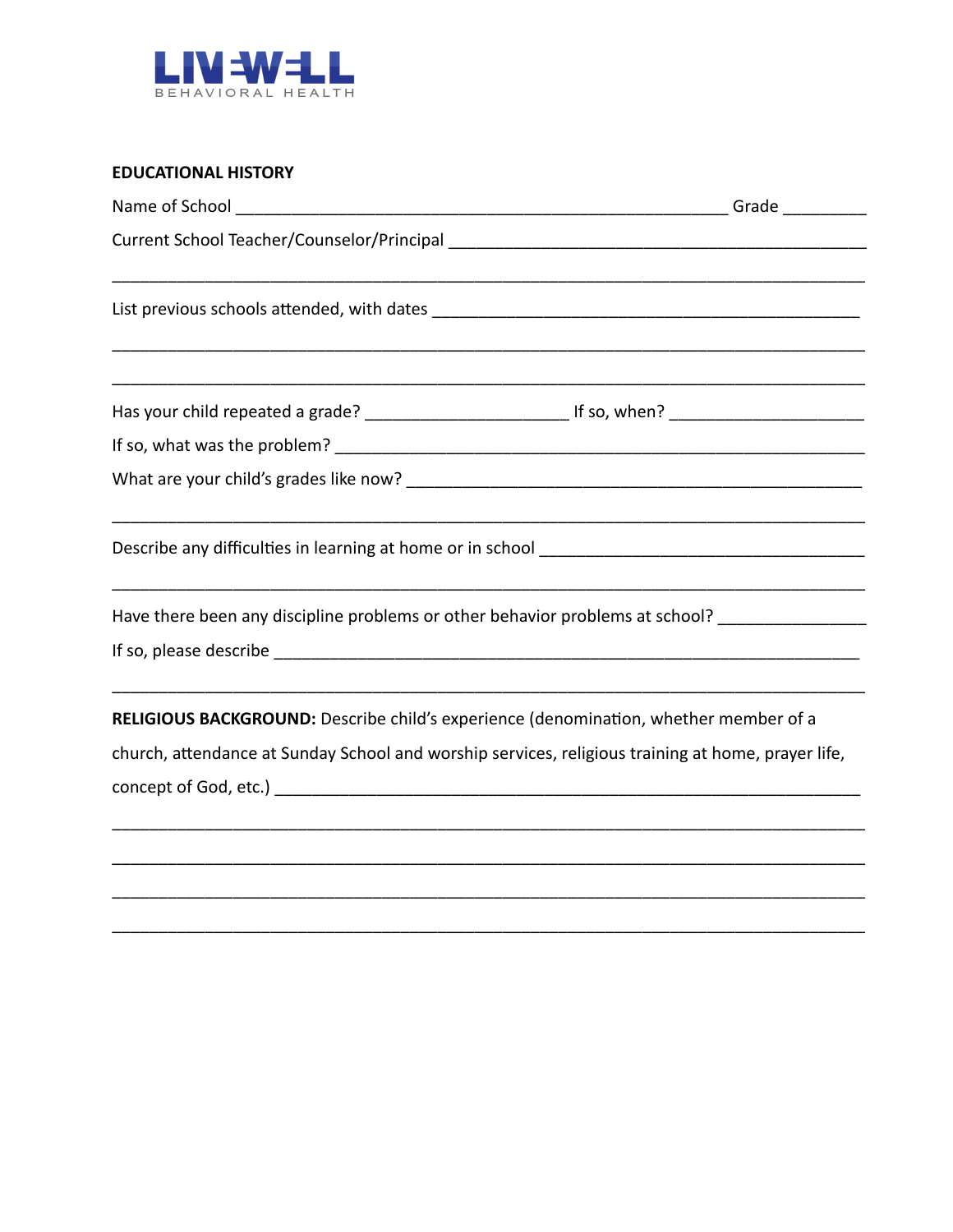

**HOUSEHOLD:** List all people now living in the household; then draw a line and list others who have lived there during the child's lifetime.

|     |  | Name   Relationship to Youth   Age   Highest School Grade   Occupation |  |
|-----|--|------------------------------------------------------------------------|--|
|     |  |                                                                        |  |
|     |  | 2.                                                                     |  |
|     |  | 3.                                                                     |  |
|     |  | 4.                                                                     |  |
|     |  |                                                                        |  |
| 6.  |  |                                                                        |  |
|     |  |                                                                        |  |
|     |  | $8.$ $\overline{\phantom{a}}$                                          |  |
|     |  |                                                                        |  |
| 10. |  |                                                                        |  |

Please describe if any children in the household were adopted, if there have been previous marriages, or if there have been any deaths in the immediate family

In keeping with Florida state law, LiveWell Behavioral Health will report all suspected cases of child abuse. We very much appreciate the time you have spent in completing this form. Please feel free to add any additional comments below.

\_\_\_\_\_\_\_\_\_\_\_\_\_\_\_\_\_\_\_\_\_\_\_\_\_\_\_\_\_\_\_\_\_\_\_\_\_\_\_\_\_\_\_\_\_\_ \_\_\_\_\_\_\_\_\_\_\_\_\_\_\_\_\_\_\_

\_\_\_\_\_\_\_\_\_\_\_\_\_\_\_\_\_\_\_\_\_\_\_\_\_\_\_\_\_\_\_\_\_\_\_\_\_\_\_\_\_\_\_\_\_\_\_\_\_\_\_\_\_\_\_\_\_\_\_\_\_\_\_\_\_\_\_\_\_\_\_\_\_\_\_\_\_\_\_\_\_

\_\_\_\_\_\_\_\_\_\_\_\_\_\_\_\_\_\_\_\_\_\_\_\_\_\_\_\_\_\_\_\_\_\_\_\_\_\_\_\_\_\_\_\_\_\_\_\_\_\_\_\_\_\_\_\_\_\_\_\_\_\_\_\_\_\_\_\_\_\_\_\_\_\_\_\_\_\_\_\_\_

Parent or Guardian signature Date Date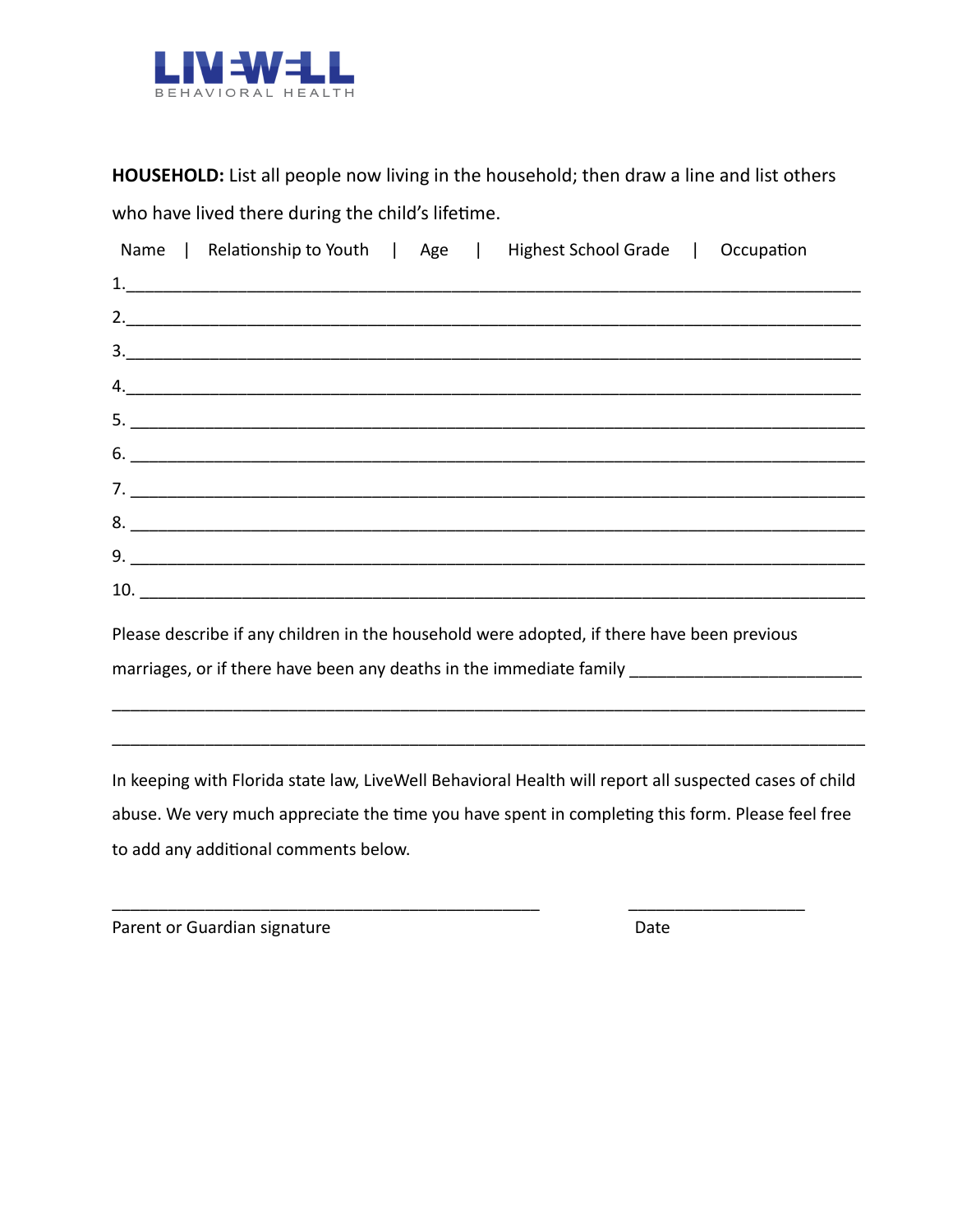

## **OFFICE POLICIES & GENERAL INFORMATION AGREEMENT TO PROVIDE PSYCHOTHERAPY SERVICES**

**CONFIDENTIALITY:** All information disclosed within sessions and the written records pertaining to those sessions are confidential and may not be revealed to anyone without your (client's) written permission, except where disclosure is required by law.

**When Disclosure Is Required By Law:** Some of the circumstances where disclosure is required by the law are: where there is a reasonable suspicion of child, dependent or elder abuse or neglect; where a client presents a danger to self, to others, to property, or is gravely disabled. If your psychologist or counselor becomes concerned about your personal safety, the possibility of you injuring someone else, or about you receiving proper psychiatric care, he will do whatever he can within the limits of the law to prevent you from injuring yourself or others and to ensure that you receive the proper medical care.

**Health Insurance Companies:** Disclosure of confidential information may be required by your health insurance carrier or HMO/PPO/MCO/EAP in order to process the claims that you have filed. Only the minimum necessary information will be communicated to you to be able to communicate to the carrier.

**Litigation Limitation:** Due to the nature of the therapeutic process and the fact that it often involves making a full disclosure with regard to many matters which may be of a confidential nature, it is agreed that should there be legal proceedings (such as, but not limited to, divorce and custody disputes, injuries, lawsuits, etc…), neither you (client) nor your attorney, nor anyone else acting on your behalf will call on your psychologist or counselor to testify in court or at any other proceeding, nor will a disclosure of the psychotherapy records be requested.

**Consultation:** Your psychologist or counselor consults regularly with other professionals regarding his/her clients; however, client's name or other identifying information are never mentioned. The client's identity remains completely anonymous, and confidentiality is fully maintained.

Your Right to Review Records: As a client, you have the right to review or receive a summary of your records at any time, except in limited legal or emergency circumstances or when your psychologist or counselor assesses that releasing such information might be harmful in any way. In such a case, your psychologist or counselor will provide the records to an appropriate and legitimate mental health professional of your choice, with your signed consent.

**TELEPHONE & EMERGENCY PROCEDURES:** If you need to contact your psychologist or counselor between sessions, please leave a message with the office staff or on the voicemail at (321) 259-1662 and your call will be returned as soon as possible. Your psychologist or counselor picks up messages periodically throughout the day. If an emergency situation arises, please indicate it clearly in your message. If the emergency is life-threatening, please call 911 or go to your local emergency room.

Section 1 of 3. Initials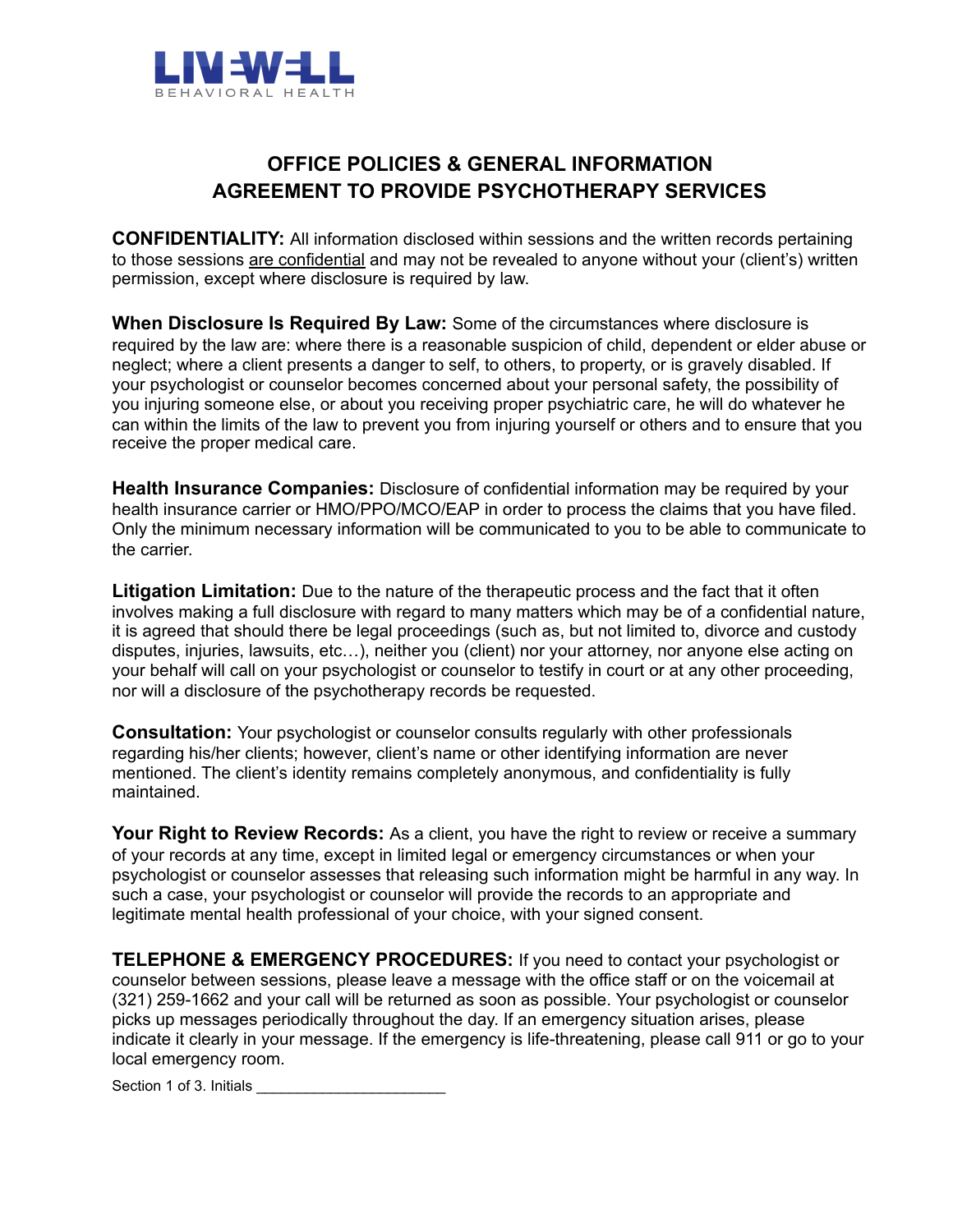

\* Considering all of the above exclusions, if it is still appropriate, upon your request, your psychologist or counselor will release information to any agency/person you specify unless your psychologist or counselor assess that releasing such information might be harmful in any way.

**PAYMENTS & INSURANCE REIMBURSEMENTS:** Clients are expected to pay the standard fee of their provider per 45-minute session at the end of each session. Telephone conversations, site visits, report writing and reading, consultation with other professionals, release of information, reading records, longer sessions, travel time, etc. will be charged at the same rate, unless indicated and agreed otherwise. Please notify your psychologist or counselor if any problem arises during the course of therapy regarding your ability to make timely payments. Clients who carry insurance should remember that professional services are rendered and charged to the clients and not to the insurance company. Insurance does not cover outpatient services performed under the Tax ID 73-1728950 or Tax ID 84-4416539. Even if a client has insurance coverage, LiveWell Behavioral Health does not bill these services to insurance and all clients seen under said tax ID are self-pay clients. If clients choose to file insurance claims on their own, they understand that not all services or types of services are reimbursed by insurance companies. It is your responsibility to verify the specifics of your coverage.

**MEDIATION & ARBITRATION:** All disputes arising out of or in relation to this agreement to provide psychotherapy services shall first be referred to mediation, before, and as a pre-condition of, the initiation of arbitration. The mediator shall be a neutral third party chosen by agreement of your psychologist or counselor and client(s). The cost of such mediation, if any, shall be split equally, unless otherwise agreed. In the event that mediation is unsuccessful, any unresolved controversy related to this agreement shall be submitted to and settled by binding arbitration in Brevard County, Florida in accordance with the rules of the American Arbitration Association which are in effect at the time the demand for arbitration is filed. Notwithstanding the foregoing, if your account is overdue (unpaid) and there is no agreement on a payment plan, your psychologist or counselor can use legal means (court, collection agency, etc…) to obtain payment. The prevailing party in arbitration or collection proceeding shall be entitled to recover a reasonable sum as and for attorney's fees. In the case of arbitration, that sum will be determined by the arbitrator.

**THE PROCESS OF THERAPY/EVALUATION:** Participation in therapy can result in a number of benefits to you, including improving interpersonal relationships and resolution of the specific concerns that led you to seek therapy. Working toward these benefits, however, requires effort on your part. Psychotherapy requires your very active involvement, honesty, and openness in order to change your thoughts, feelings and/or behavior. Your psychologist or counselor will ask for your feedback and views on your therapy, its progress and other aspects of the therapy and will expect you to respond openly and honestly. During evaluation or therapy, remembering or talking about unpleasant events, feelings, or thoughts can result in you experiencing considerable discomfort or strong feelings of anger, sadness, worry, fear, etc. or experiencing anxiety, depression, insomnia, etc. Your psychologist or counselor may challenge some of your assumptions or perceptions or propose different ways of looking at, thinking about, or handling situations which can cause you to feel very upset, angry, depressed, challenged or disappointed. Attempting to resolve issues that brought you to therapy in the first place, such as personal or interpersonal relationships may result in changes that were not originally intended. Psychotherapy may result in decisions about changing behaviors, employment, substance use, schooling, housing or relationships. Sometimes a decision that is positive for one family member is viewed quite negatively by another family member. Change will sometimes be easy and swift, but more often it will be slow and even frustrating. There is no guarantee that psychotherapy will yield positive or intended results. During the course of therapy,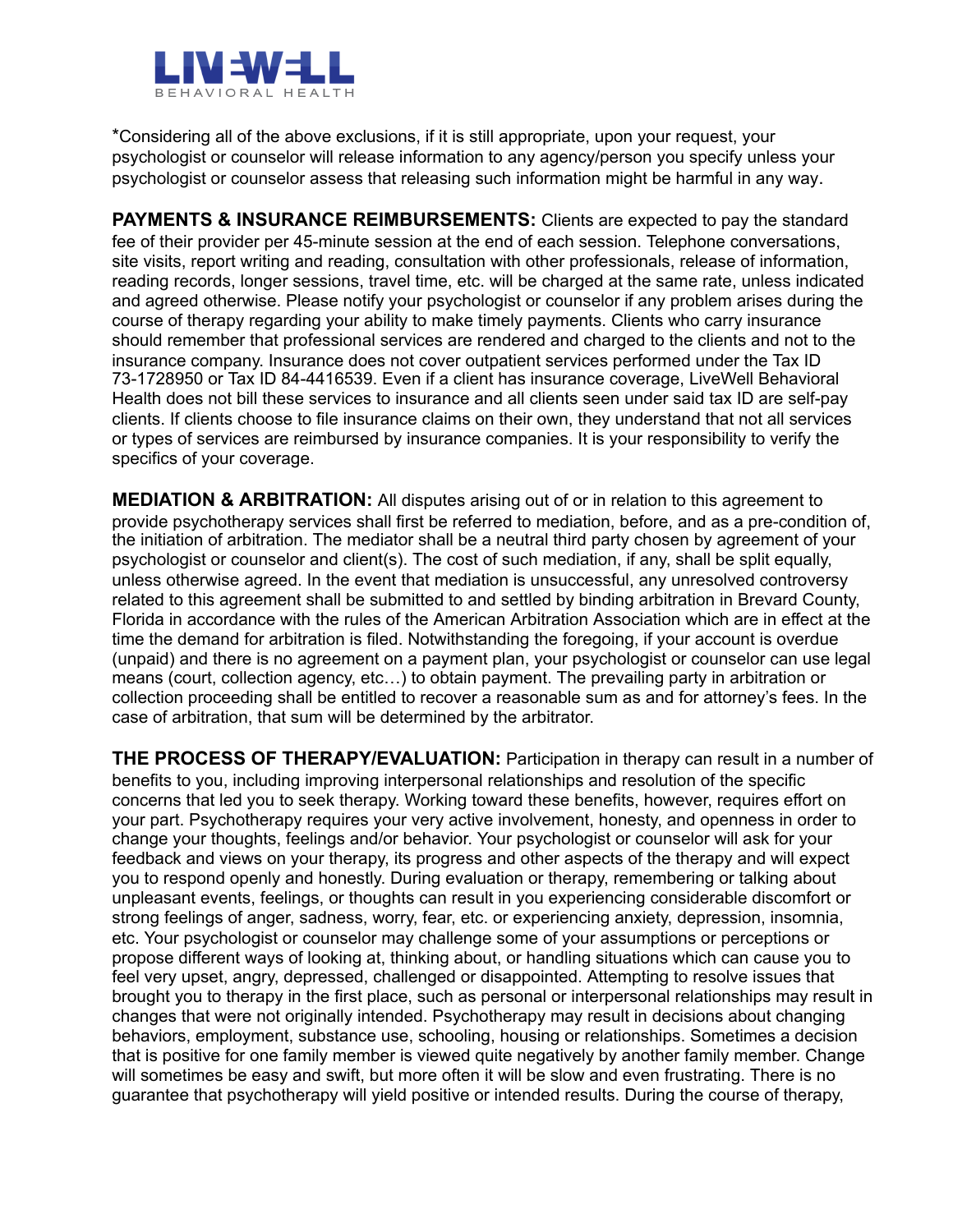

your psychologist or counselor is likely to draw on various psychological approaches according, in part, to the problem that is being treated and his assessment of what will best benefit you. These approaches include behavioral, cognitive-behavioral, psychodynamic, existential, system/family, developmental (adult, child, family), or psycho-educational.

**PATIENT BILL OF RIGHTS:** By signing this, you acknowledge that you have had access to LiveWell Behavioral Health's Patient Bill of Rights. If you have any questions about the Patient Bill of Rights, please don't hesitate to ask a professional staff member.

Section 2 of 3. Initials

**DISCUSSION OF TREATMENT PLAN:** Within a reasonable period of time after the initiation of treatment, your psychologist or counselor will discuss with you (client) his/her working understanding of the problem, treatment plan, therapeutic objectives and his/her view of the possible outcomes of treatment. If you have any unanswered questions about any of the procedures used in the course of your therapy, their possible risks, your psychologist or counselor's expertise in employing them, or about the treatment plan, please ask and you will be answered fully. You also have the right to ask about other treatments for your condition and their risks and benefits. If you could benefit from any treatment that your psychologist or counselor does not provide, he/she has an ethical obligation to assist you in obtaining those treatments.

**TERMINATION:** As set forth above, after the first couple of meetings, your psychologist or counselor will assess if he/she can be of benefit to you. Your psychologist or counselor does not accept clients who, in his/her opinion, he/she cannot help. In such a case, he/she will give you several referrals whom you can contact. If at any point during psychotherapy your psychologist or counselor assesses that he/she is not effective in helping you reach the therapeutic goals, he/she is obligated to discuss it with you and, if appropriate, to terminate treatment. In such a case, he/ she would give you several referrals which may be of help to you. If you request it and authorize it in writing, your psychologist or counselor will talk to the psychotherapist of your choice in order to help with the transition. If at any time you want another professional's opinion or wish to consult with another therapist, your psychologist or counselor will assist you in finding someone qualified, and if he/she has your written consent, he/she will provide her or him with the essential information needed. You have the right to terminate therapy at any time. If you choose to do so, your psychologist or counselor will offer to provide you with names of other qualified professionals whose services you might prefer.

**DUAL RELATIONSHIPS:** Therapy never involves sexual or business relationships or any other dual relationship that impairs your psychologist or counselor's objectivity, clinical judgment, therapeutic effectiveness or can be exploitative in nature.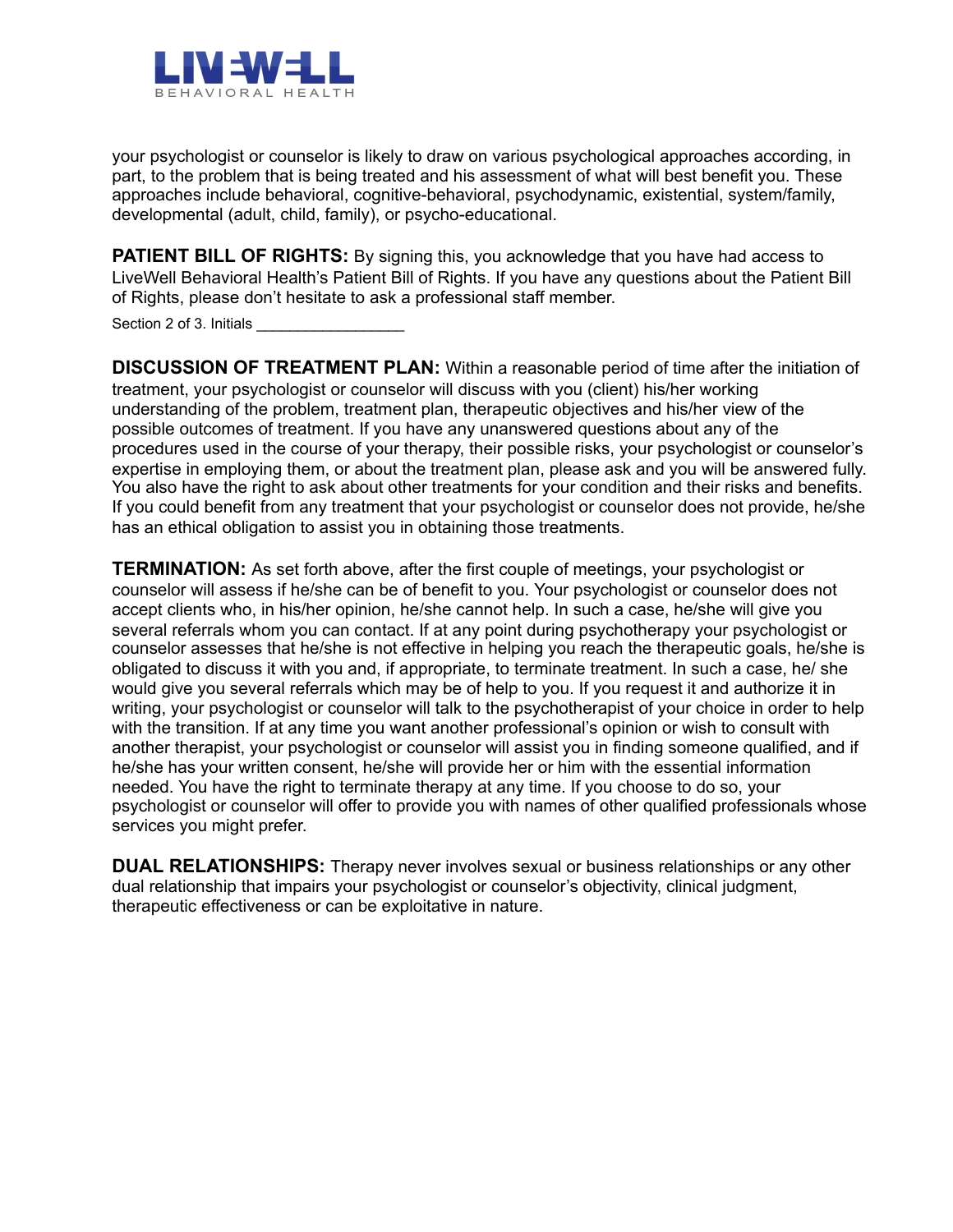

**ELECTRONIC COMMUNICATION:** If, during the course of treatment, you choose to communicate by email, text message (e.g. "SMS") or other electronic methods of communication be informed that these methods, in their typical form, are not confidential means of communication. If you use these methods to communicate with your therapist, there is a chance that a third party may be able to intercept and eavesdrop on those messages. The kinds of parties that may intercept these messages include, but are not limited to:

· People in your home or other environments who can access your phone, computer, or other devices that you use to read and write messages

- · Your employer, if you use your work email to communicate with your therapist
- · Third parties on the Internet such as server administrators and others who monitor Internet traffic

**CANCELLATION:** Since scheduling of an appointment involves the reservation of time specifically for you, a **minimum of 24 hours** (1 day) notice is required for re-scheduling or canceling an appointment. Unless we reach a different agreement, the full fee will be charged for sessions missed without such notification. Most insurance companies do not reimburse you for missed sessions.

#### **I HAVE READ THE ABOVE OFFICE POLICIES AND GENERAL INFORMATION AGREEMENT CAREFULLY, I UNDERSTAND THEM AND AGREE TO COMPLY WITH THEM:**

| Client Name (print) | Date | <b>Client Signature</b> |  |
|---------------------|------|-------------------------|--|
| Client Name (print) | Date | <b>Client Signature</b> |  |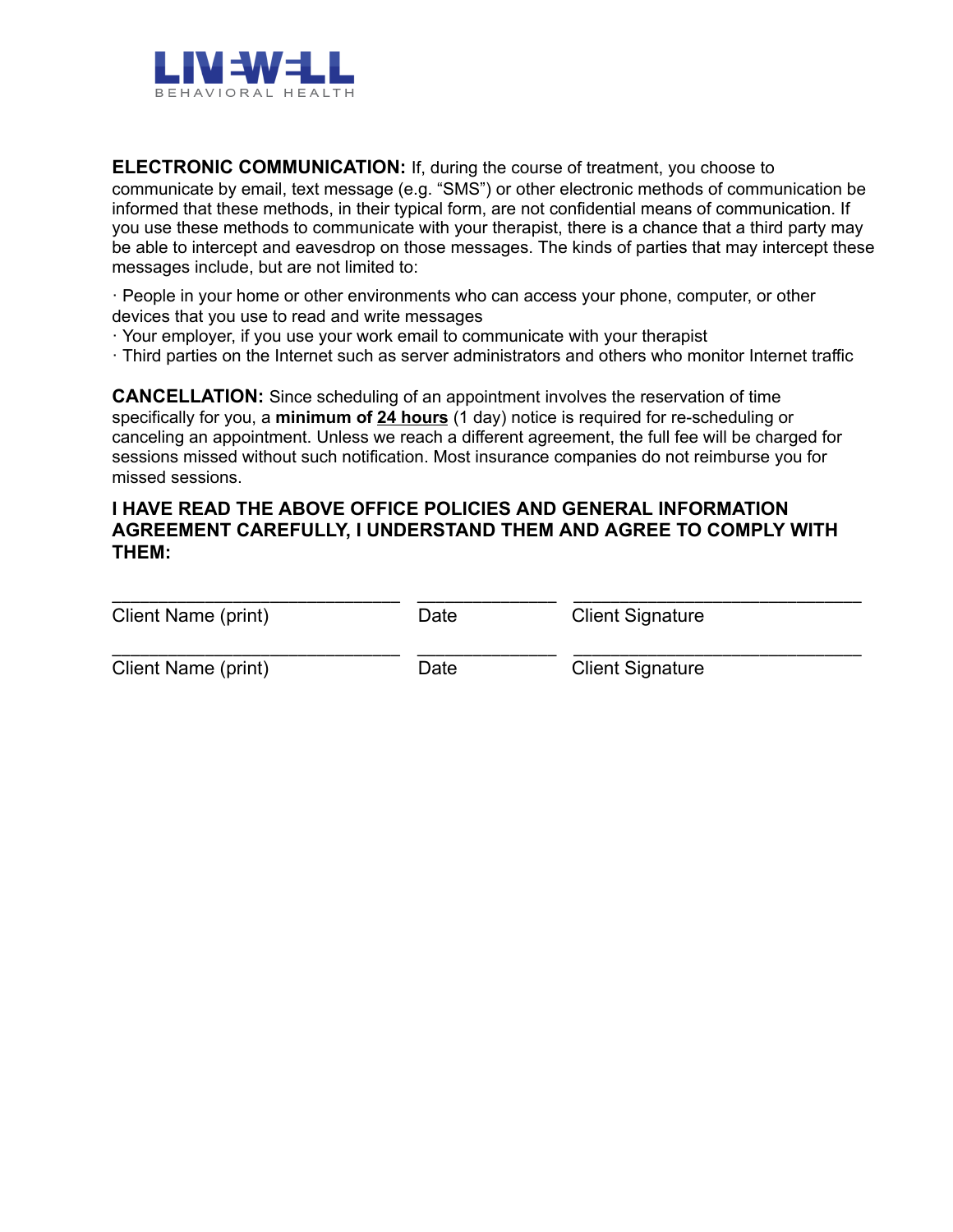

# **NOTICE OF PRIVACY PRACTICES EFFECTIVE JULY 15, 2004**

Privacy is a very important concern for all consumers as they choose a healthcare provider. It is also a complicated issue because of federal and state laws governing the practice of psychology and the professional ethics that govern the practice of all psychologists and counselors at LiveWell Behavioral Health. In an effort to clarify your rights as a consumer of healthcare, LiveWell Behavioral Health has developed the following privacy statement in accordance with HIPAA (Health Insurance Portability and Accountability Act) requirements and guidelines. This statement will outline how LiveWell Behavioral Health handles your personal information and how we share your personal information with other professionals and organizations. If you have any questions about our privacy practices, please don't hesitate to ask your counselor for more precise details.

#### **MEDICAL INFORMATION**

Each time you visit a healthcare facility or provider, information is collected about you and your physical or mental health. It may be information about your past, present, or future health or about the treatment or services you received from a healthcare provider. Health information also includes billing and payment data. This healthcare information is called Protected Health Information, or PHI. Your PHI is considered a part of your medical or healthcare record and is stored on site in a file at LiveWell Behavioral Health. Protected Health Information included in your LiveWell Behavioral Health file likely includes:

- · Relevant history
- · Presenting problems
- · Diagnosis
- · Treatment plan
- · Progress notes
- · Records from other providers
- · Psychological testing raw data and final reports
- · Information about medications
- · Legal matters
- · Billing and insurance information

Protected Health Information is used for many reasons, including:

- · Treatment planning
- · Treatment evaluation
- · Coordination of care with other providers
- · Insurance billing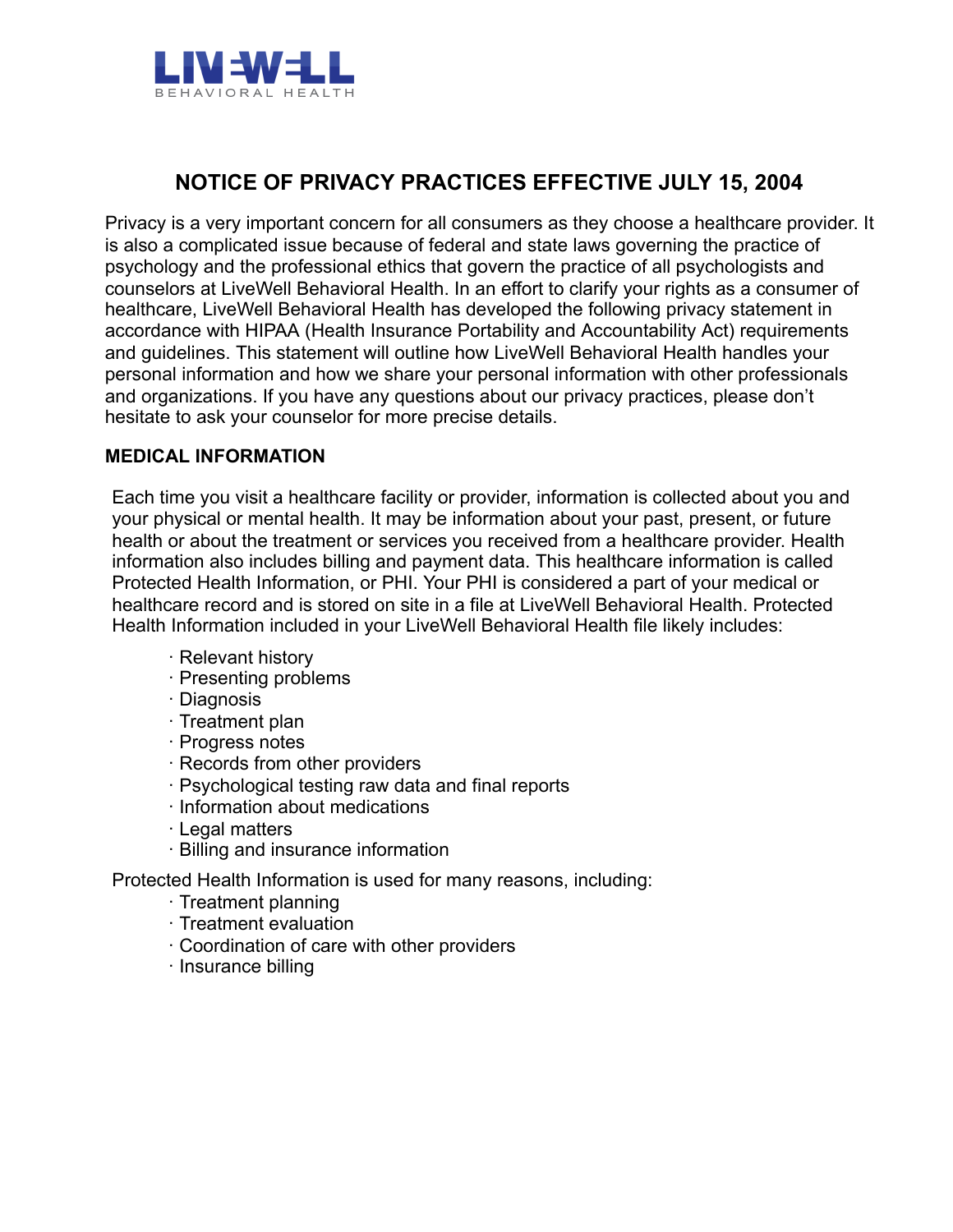

### **PRIVACY AND THE LAW**

HIPAA laws require LiveWell Behavioral Health to keep your PHI private and to provide you with notice of the legal duties and policies of this clinic (Notice of Privacy Practices). The guidelines outlined in this notice are subject to change. In the event of a change in policy, the new guidelines will apply to all PHI stored at LiveWell Behavioral Health. The new guidelines will also be posted in our offices and available upon request.

## **HOW YOUR INFORMATION IS USED AND SHARED**

Protected Health Information is disclosed by LiveWell Behavioral Health to other professionals for the purposes of treatment, payment, and health care operations.

· Treatment - PHI is used to provide clients with psychological treatment or services. These services might include individual therapy, group therapy, family therapy, psychological testing, education, or treatment planning. Your PHI will be disclosed to other professionals for the purpose of treatment only if a release of information is signed. For example, if a client would like their counselor to speak with their general practitioner about medication, they would be required to sign the necessary release of information. Otherwise, the client's personal health information would not be released to the general practitioner. On occasion, your counselor might secure a consultation from another provider about your treatment plan. In these situations, your counselor will not disclose any identifying information about you to the other provider.

· Payment - PHI is also used to secure payment from insurance companies for services rendered. Information typically shared with insurance companies might include: diagnosis, treatment plan, dates of services rendered, and client progress.

· Health Care Operations - PHI is used to enable the offices of LiveWell Behavioral Health to conduct standard and customary business practices. For instance, your information might be used and disclosed by office personnel for the purpose of appointment setting or reminders. Occasionally, LiveWell Behavioral Health contracts with other business associates that help us conduct our business. These business associates might answer phones, complete billing, etc. To protect your privacy, all business associates have agreed in contract to safeguard your personal health information.

### **RELEASE OF INFORMATION WITH CONSENT**

When a client requests that LiveWell Behavioral Health share information with others for any purpose other than treatment, payment, or health care operations, they are required to sign a release of information form that includes the other party's name, address, phone number, and the nature of the information to be disclosed. Releases of Information may be revoked (cancelled) at any time.